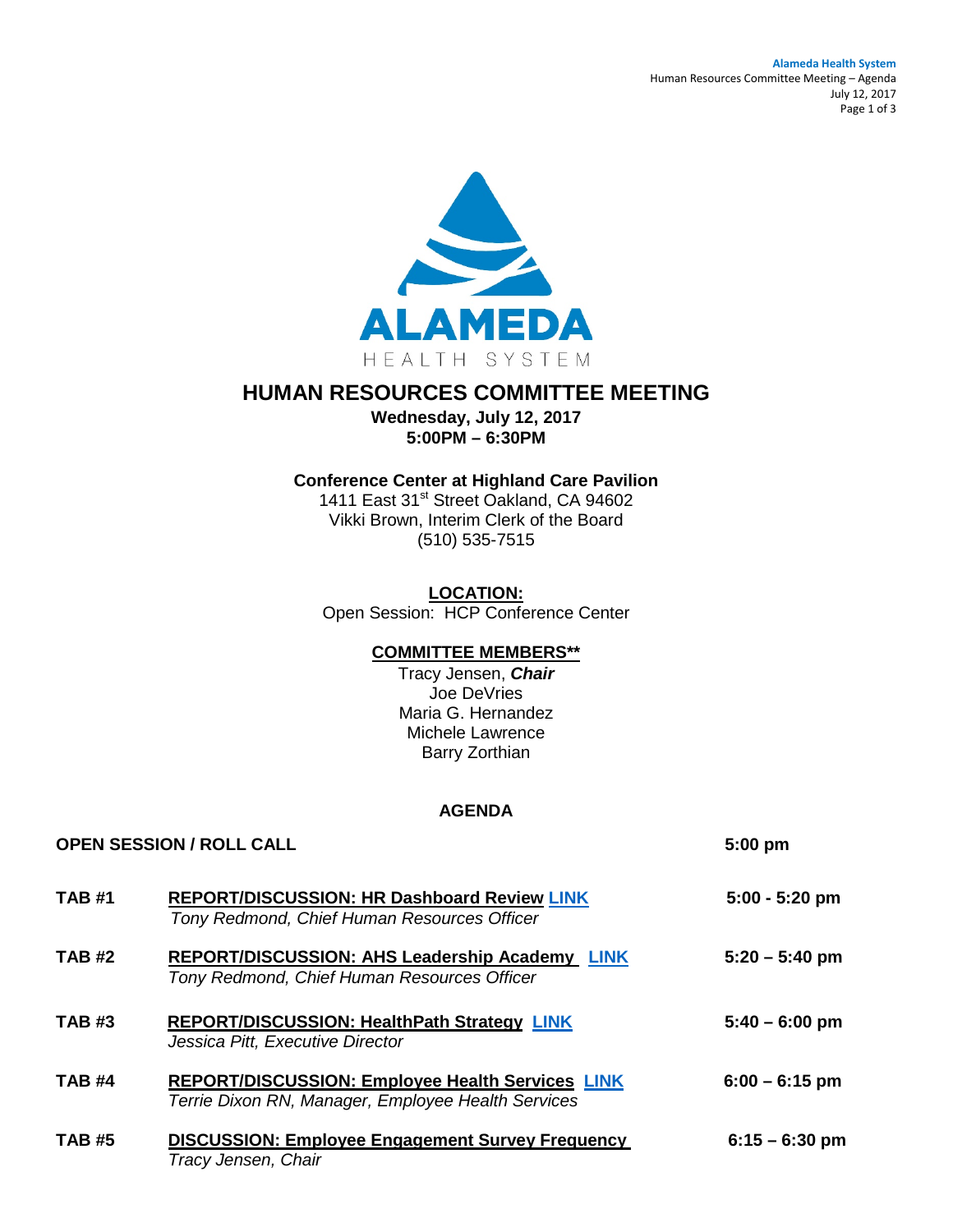*\*\* In the event that a quorum of the Board of Trustees participates on this Committee, the meeting is noticed as a Special Meeting of the Board of Trustees; however, no final Board of Trustees action can be taken.*

**Public Comment** 

**Trustees Remarks** 

**ADJOURNMENT**